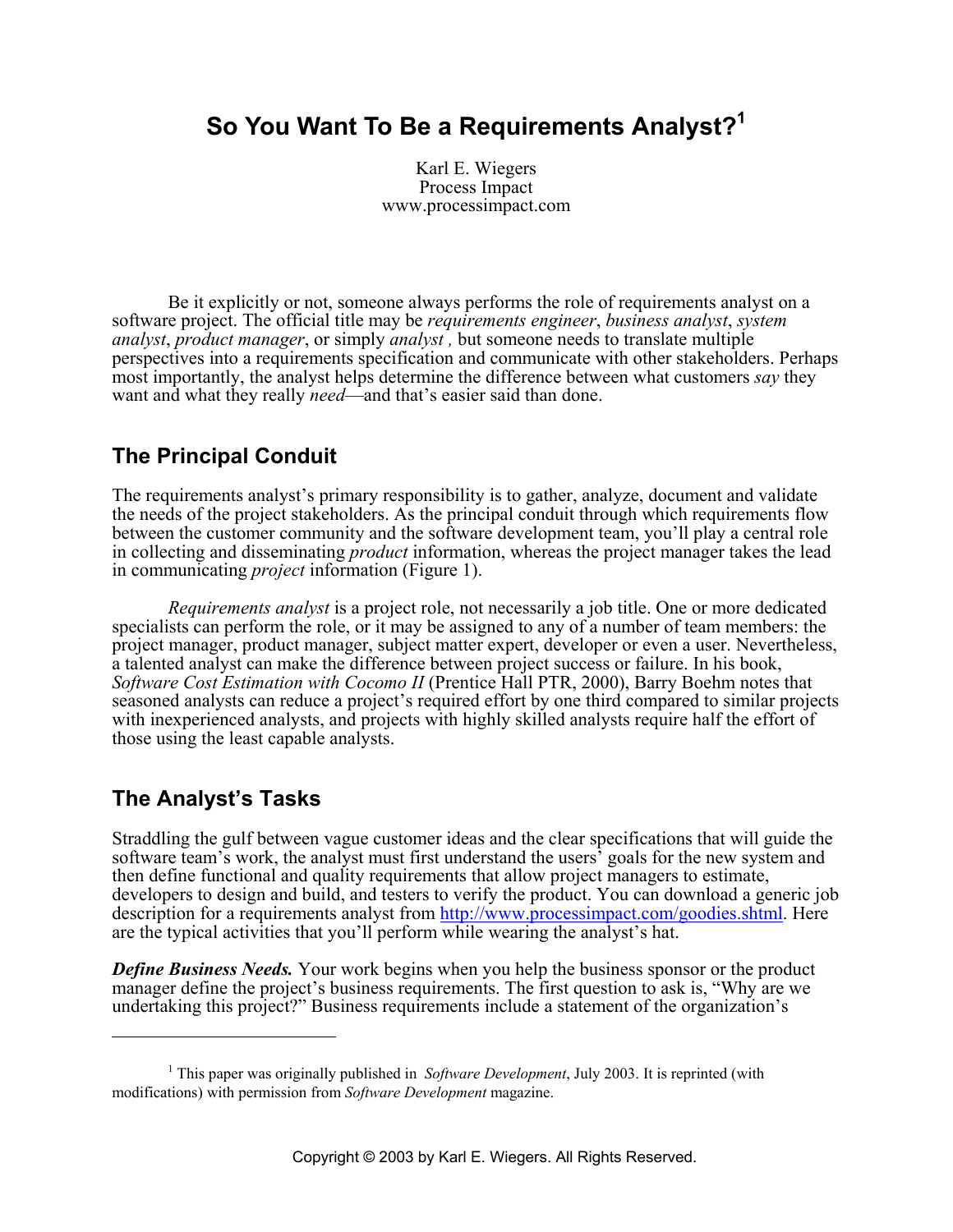

*Figure 1. The requirements analyst bridges communication between customer and development stakeholders.*

business objectives and the ultimate vision of what the system will be and do. Working with the people who hold this vision, you'll help them express it by completing a vision and scope document template (download a sample at www.processimpact.com/goodies.shtml).

*Identify Project Stakeholders and User Classes.* The vision and scope document helps you identify the product's important user classes and other stakeholders. Next, work with the business sponsors to select appropriate representatives for each user class, enlist their participation and negotiate their responsibilities. Write down the contributions that you'd like from your customer collaborators and agree on an appropriate level of participation from each one.

*Elicit Requirements.* Requirements for a software product don't just lie around waiting for someone to collect them. A proactive analyst helps users articulate the system capabilities they need to meet their business objectives. Users naturally emphasize the system's functional requirements, so steer discussions to include quality attributes, performance goals, business rules, external interfaces and constraints. It's appropriate to challenge assumptions, but don't try to force-feed users your own beliefs.

*Analyze Requirements.* Look for derived requirements that are a logical consequence of the customers' requests, as well as hunting for those implicit requirements that they expect but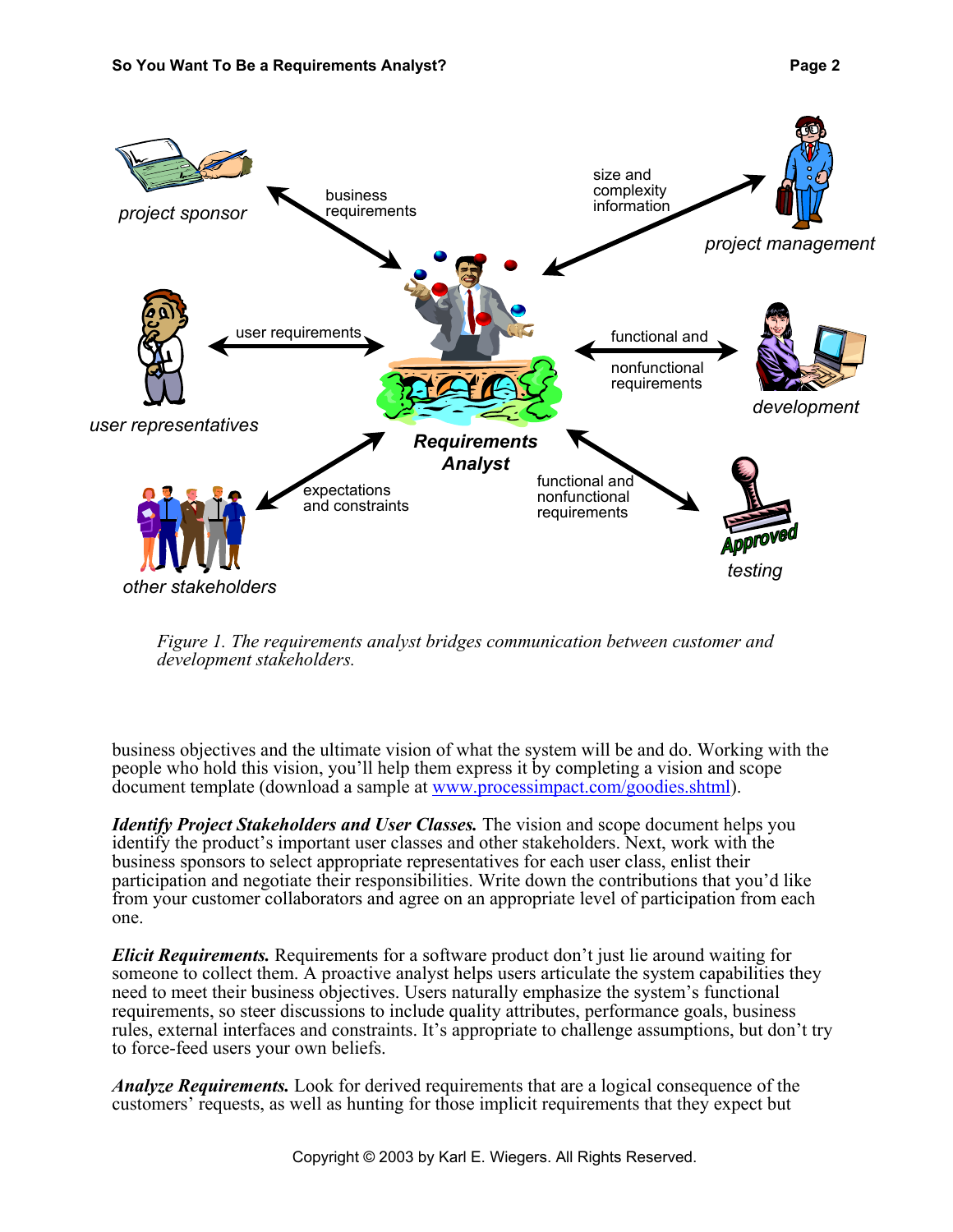haven't verbalized. Spot the vague, weak words that cause ambiguity and confusion. Point out conflicting requirements and areas that need more detail. Specify the functional requirements at a suitable level of detail for the developers who implement them. A website being built incrementally by a small, well-synchronized team can get away with limited requirements documentation, but a complex embedded system to be outsourced to an offshore supplier needs a precise, detailed software requirements specification (SRS).

*Write Specifications.* Effective requirements development leads to shared understanding and creation of a system that addresses the customer's problem. You're responsible for writing wellorganized specifications that clearly express this shared understanding. Employing standard templates for use cases and the SRS accelerates requirements development by reminding you of topics that you need to discuss with users. You can find some sample templates at www.processimpact.com/goodies.shtml

*Model the Requirements.* You'll need to determine when it's helpful to represent requirements with nontextual media, including graphical analysis models, tables, mathematical equations, storyboards and prototypes. Analysis models depict information at a higher level of abstraction than does detailed text. To maximize communication and clarity, draw analysis models according to the conventions of a standard notation such as the Unified Modeling Language.

*Lead Validation.* You must ensure that the documented requirements satisfy customer needs and that they're clear, complete, correct, feasible, necessary, traceable, unambiguous, verifiable and so on. Analysts are the central participants in peer reviews of requirements documents. To ensure that requirements are interpreted correctly, you should also review designs, code and test cases based on the requirements specifications.

*Facilitate Prioritization.* You'll broker collaboration and negotiation among the various user classes and developers to ensure that the right people make sensible decisions.

*Manage Requirements.* After establishing the requirements baseline, your focus will shift to managing those requirements and verifying their satisfaction in the product. Storing the requirements in a commercial tool designed for this purpose can help.

You'll want to track the status of individual functional requirements as they progress from inception to verification in the integrated product. Collect traceability information from team members to connect individual requirements to other system elements. This data will aid in managing changes to the baselined requirements within a change control process and tool.

## **Soft Skills**

An effective analyst combines strong communication, facilitation and interpersonal ability with technical and business domain knowledge and the right personality for the job. Patience and a genuine desire to work with people are key success factors. Here are 10 soft skills that you'll need to succeed.

**1.** *Listening***.** Active listening involves eliminating distractions, maintaining an attentive posture and eye contact, and restating key points to confirm your understanding. You need to grasp what people are saying and also to read between the lines to detect what they might be hesitant to say. Learn how your collaborators prefer to communicate and try to avoid imposing your personal filter of understanding on what you hear the customers say. Watch for assumptions that underlie both what you hear from others and your own interpretation.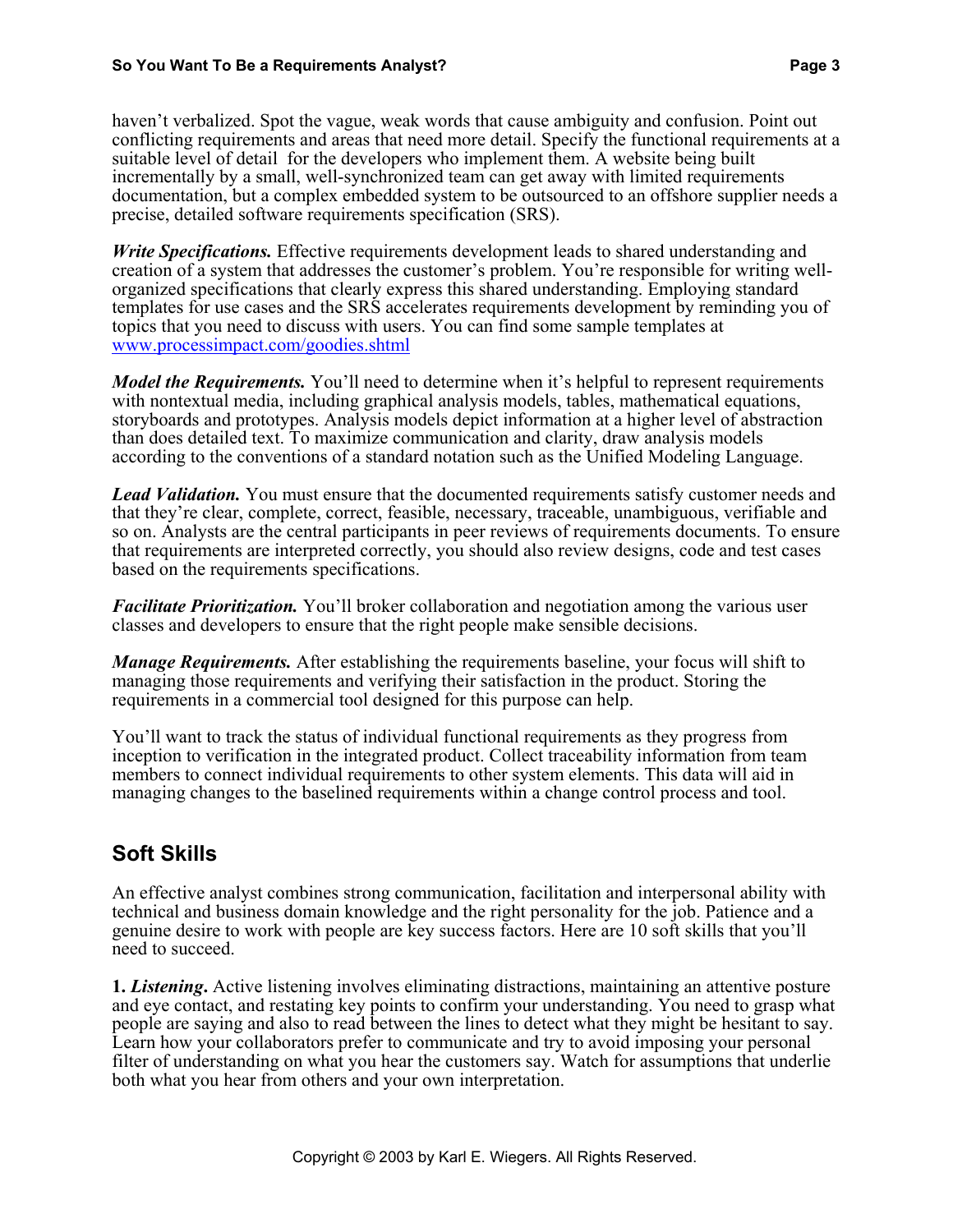*2. Interviewing and Questioning***.** Most requirements input comes through discussions, so an analyst must be able to ask the right questions. For example, users naturally focus on the system's normal, expected behaviors. However, every programmer knows how much code is needed to handle exceptions. Ask questions such as, "What should happen if...?" or "Could <some problem> ever arise?" so you can determine how the system should handle anticipated exception conditions. With experience, you'll become skilled in the art of asking questions that reveal and clarify uncertainties, disagreements, assumptions and unstated expectations. Donald Gause and Gerald Weinberg describe "context-free questions" in *Exploring Requirements: Quality Before Design* (Dorset House, 1989).

*3. Analytical***.** You'll need to be able to operate at various levels of abstraction. Sometimes you must drill down from high-level information into details. In other situations, you'll need to generalize from a specific need that one user described to a set of requirements that pertain to a whole class of users. Critically evaluate the information gathered from multiple sources to reconcile conflicts, separate user *wants* from *needs*, and distinguish solution ideas from requirements.

*4. Facilitation***.** Requirements elicitation workshops are a common technique; to succeed, they require a neutral facilitator. You'll need strong questioning and observational skills to help groups build trust and to improve the sometimes tense relationship between business and information technology staff. In *Requirements by Collaboration: Workshops for Defining Needs* (Addison-Wesley, 2002), Ellen Gottesdiener provides a wealth of advice for the workshop facilitator.

*5. Observation***.** If you conscientiously watch a user perform his job or put a current application through its paces, you can detect subtleties that the user might not mention and thus expose new areas for requirements discussion.

*6. Writing***.** Your main deliverable will be a written specification for customers, marketing, managers and technical staff; for this task, you need a solid command of the English (or other natural) language. Strive for clarity; avoid ambiguous words and phrasing, grammatical errors and overly idiomatic expressions.

*7. Organization***.** You'll be faced with a vast array of jumbled information gathered during elicitation and analysis. Structuring all the rapidly changing bits into a coherent whole demands exceptional organizational skills, along with patience and tenacity.

*8. Modeling.* From the venerable flowchart through structured analysis models (data flow diagrams, entity-relationship diagrams and the like) to contemporary UML notations, diagrammatic tools should be included in every analyst's kit. Some of these techniques will be useful when communicating with users; others, with developers. You'll often need to educate other stakeholders on the value of these techniques and how to read them—and you'll find that these tools are useful ways to represent information even when you're not discussing a computer system.

*9. Interpersonal***.** You must be able to get people with competing interests to work together, and you should feel comfortable talking with individuals in diverse job functions and at all levels of the organization. You might also need to work with distributed teams whose members are separated by geography, time zones, cultures or native languages.

*10. Creativity*. The analyst is not merely a scribe who records whatever customers say. In his article, "Eureka! Why Analysts Should Invent Requirements" (*IEEE Software*, July/Aug. 2002), requirements authority James Robertson suggests that the best analysts propose requirements. Analysts might conceive innovative product capabilities, imagine new markets and business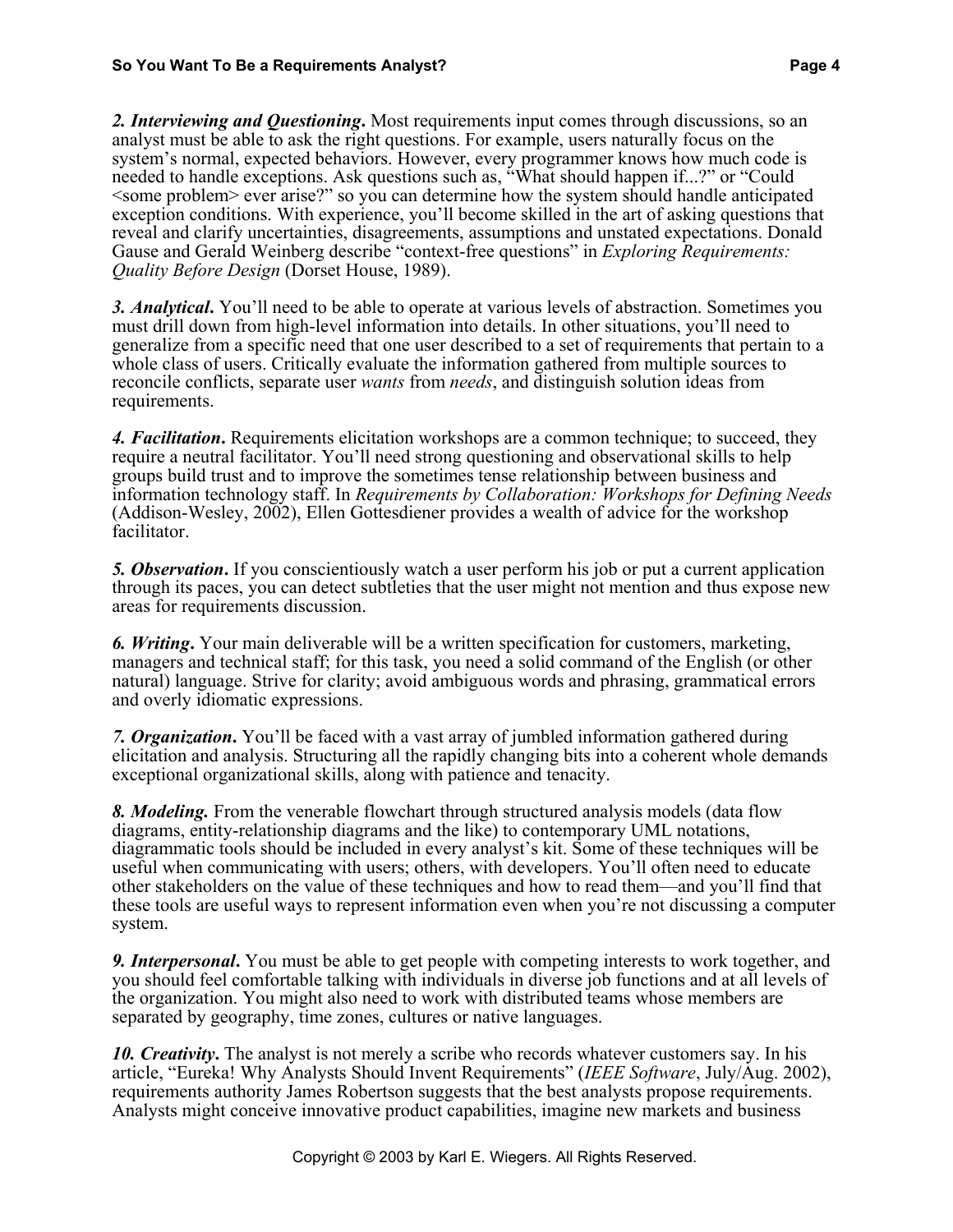opportunities and think of ways to surprise and delight their customers. A really valuable analyst finds creative ways to satisfy needs that users didn't even know they had.

#### **Domain, Business and Task Knowledge**

Enthusiasm alone won't take you very far in requirements gathering; breadth of knowledge gained through experience is the only way to hone your ability. Start with a solid understanding of contemporary requirements-engineering techniques and how they fit in various software development lifecycles. Analysts need to know how to thread requirements development and management activities through the entire product lifespan. A sound understanding of project management, risk management and quality engineering can help prevent requirements issues from torpedoing the project. In a commercial setting, you'll benefit from knowledge of product management concepts and the way enterprise software products are positioned and developed.

Application domain knowledge is a powerful asset for an effective analyst, minimizing miscommunications with users. Analysts who understand the application domain often detect unstated assumptions and implicit requirements. They can also suggest ways that users could improve their business processes. Such analysts sometimes propose valuable functionality that no user thought of. Conversely, they do a better job of detecting gold-plating—that is, excessive or unnecessary functionality—than does someone who's unfamiliar with the problem domain.

#### **Grown, Not Trained**

There's no standard educational curriculum or job description for a requirements analyst, which is why most come from diverse backgrounds. If you migrate into analysis from a career as a system user, you'll need to balance your extensive knowledge of the business and work environment with supplemental training in software engineering and how to communicate with your technical counterparts. You'll also have to work against any tendency to believe your user experience is all-encompassing, to focus excessively on the user interface, or to ignore input from real users of the new product. On the other hand, if you're a former developer*,* you'll need to beef up your understanding of the business domain and guard against lapses into technical thinking and jargon.

Whatever your background, training and mentoring in the soft skills that the best analysts master, such as effective listening, negotiating and facilitating, helps new analysts of all stripes uncover users' unspoken desires.

#### **Sidebar: Gathering Data**

Try the following techniques to get the goods on requirements.

- Interviews
- Facilitated requirements workshops
- Document analysis
- Surveys
- Customer site visits
- Business process analysis
- Work flow and task analysis